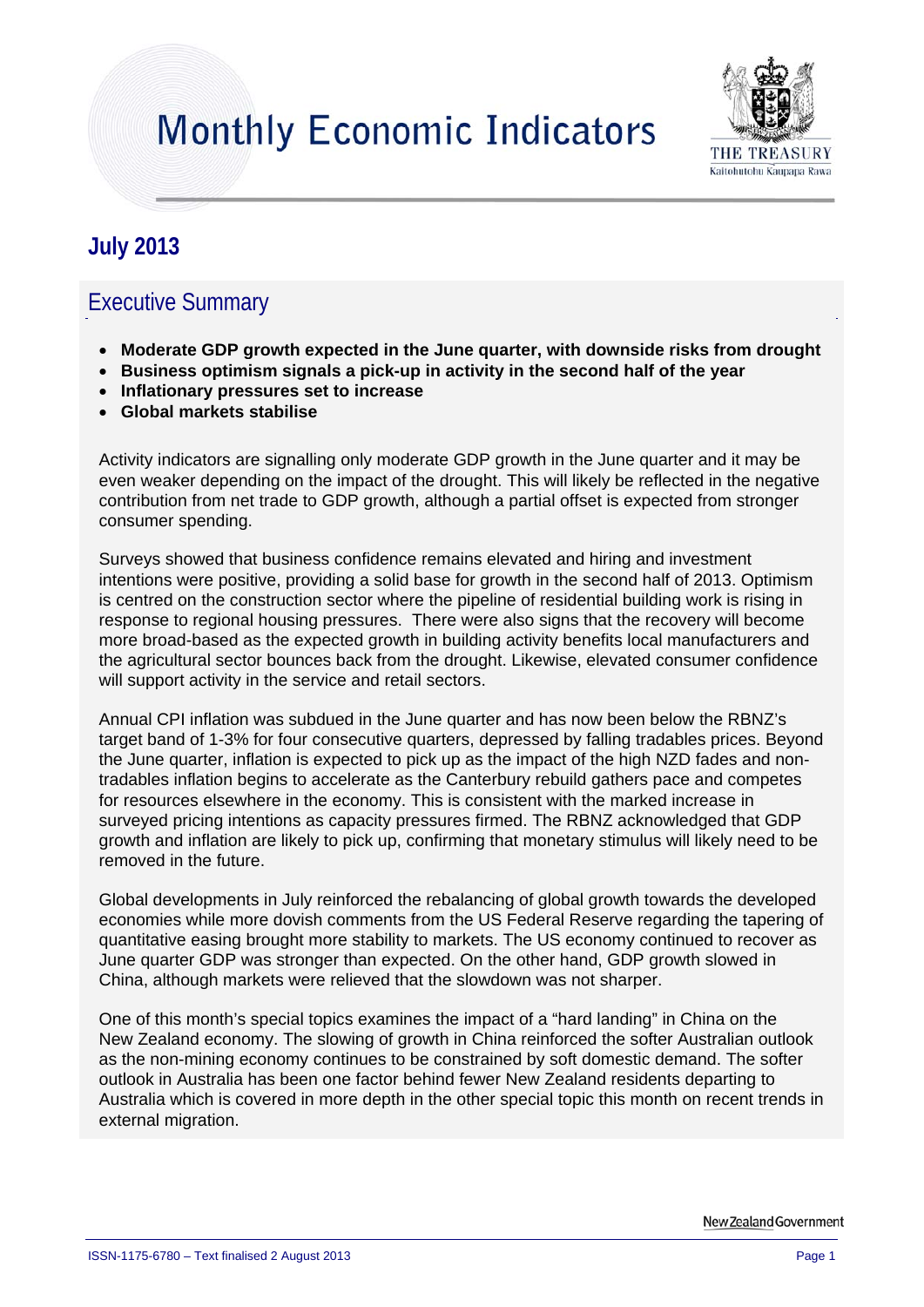### Analysis

Activity indicators are signalling moderate GDP growth over the June quarter, according to the NZIER Quarterly Survey of Business Opinion (QSBO). There is a risk that growth could be even weaker given the negative impact of the drought which is not picked up directly in the QSBO. The drought will likely lead to a negative contribution from net trade to GDP growth, although a partial offset is expected from stronger consumer spending. However, surveys show that optimism is still prevalent amongst businesses, which points to a solid base for growth in the second half of this year. Although optimism remains centred in the construction sector as the Canterbury rebuild gathers pace, growth is expected to become increasingly broad-based across sectors. The pick-up in activity in the second half of the year will see annual CPI inflation head back towards the middle of the Reserve Bank's target band.

#### **Business confidence remains elevated…**

The QSBO reported that business confidence remains at high levels, with a net 31% of firms expecting the general business situation to improve over the next six months, unchanged from the March quarter. This was in keeping with the positive tone of other business surveys such as the ANZ Business Outlook in which headline confidence lifted to its highest level since 1999. Elevated optimism amongst firms should provide a solid base for growth in the second half of 2013.





Sources: NZIER, Statistics NZ

For the June quarter, domestic trading activity eased as only a net 4% of firms experienced an increase in trading activity, down from a net 10% in the March quarter. The relationship between firms' own activity and real GDP indicates moderate annual GDP growth for the June quarter (Figure 1). Growth may be weaker than the QSBO suggests as it does not include the agricultural sector and therefore did not capture the direct impact of the drought.

The QSBO showed that the building industry remained the most optimistic sector over the June quarter as activity levels continue to be strong, although the pace of new orders and output did ease. Growing construction activity, particularly in Canterbury, contributed to an increase in actual output for manufacturers, while their export sales declined. This was consistent with an expansion in manufacturing activity reported by the BNZ-BusinessNZ Performance of Manufacturing Index (PMI) over the June quarter. The pace of activity was uneven across regions, with Canterbury growing strongly, followed by a moderate pick-up in Auckland while the drought weighed on activity in Waikato and the Bay of Plenty.

Beyond the near-term effects of the drought, the outlook for firms' own activity for the September quarter was higher, with a net 19% of firms expecting an expansion. While much of the expected growth is centred on the manufacturing and building sectors, sales for retail and service firms are also expected to increase, in line with robust levels of consumer confidence. This suggests that the recovery is expected to be more broad-based in coming quarters, particularly as the agricultural sector bounces back from the drought.

Healthy levels of business confidence translated into stronger hiring and investment intentions, both of which are currently above long-run averages. The labour market appears to be recovering, albeit gradually, with a net 9% of firms intending to employ more staff over the next quarter, up from a net 5% previously. Firms continue to report that skilled labour is difficult to find, much more so in Canterbury than elsewhere. This is consistent with an increase in the number of firms finding labour a constraint on output growth. This could place upward pressure on wages in the future as firms try to fill vacancies, particularly for skilled trades. Pricing intentions rose markedly in the June quarter from a net 13% of firms to a net 22% expecting to increase prices. This will partly reflect the depreciation of the NZD over the period.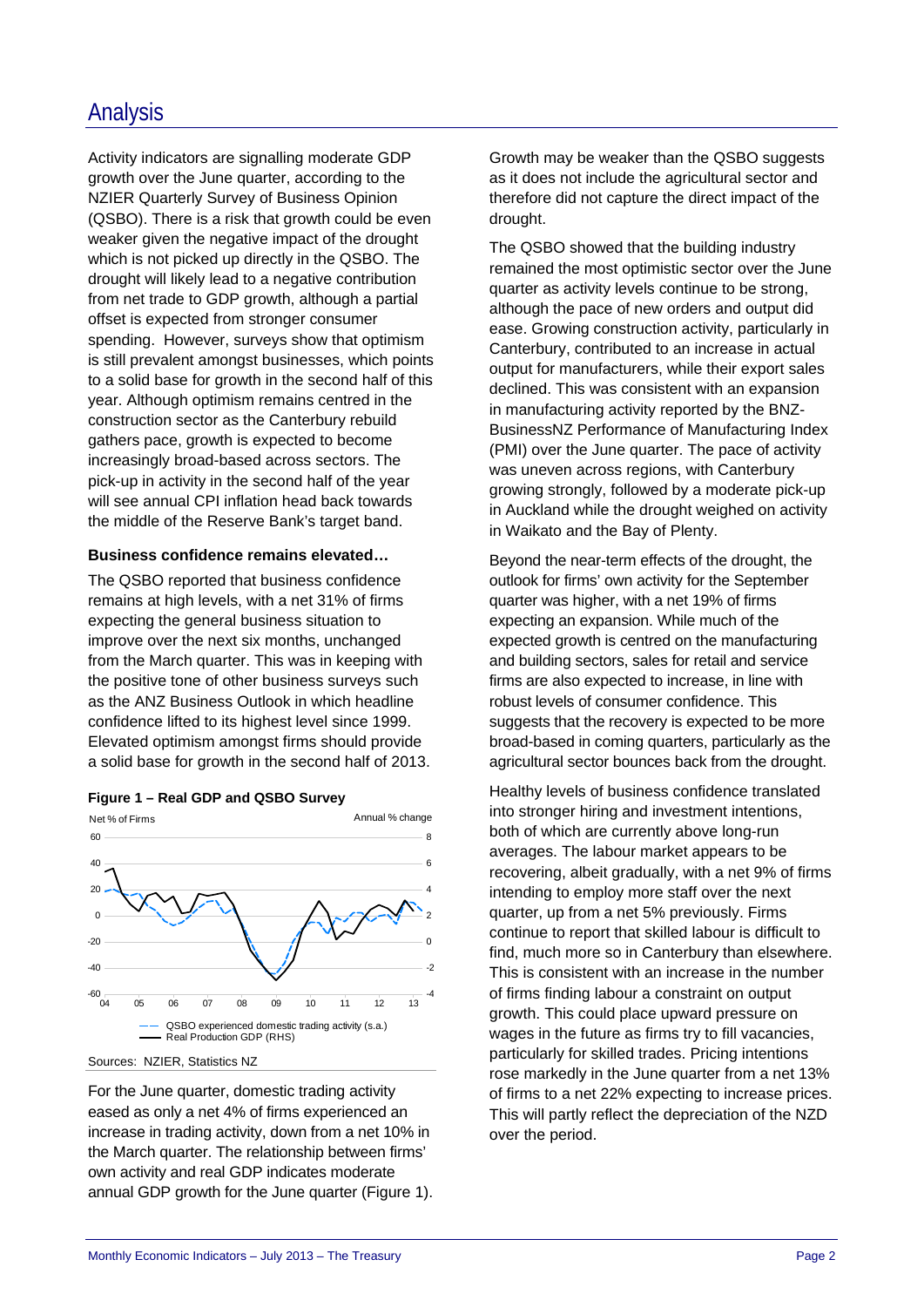#### **...but annual inflation remains subdued…**

The headline CPI rose 0.2% in the June quarter, following a 0.4% rise in the March quarter, leaving annual inflation subdued at 0.7%. Annual inflation has now been below the RBNZ's target band of 1-3% for the fourth consecutive quarter (Figure 2). The headline figure was depressed by tradables inflation, which was -1.6% for the year, as the pass-through of a high NZD persisted. However, annual non-tradables inflation remained broadly steady, at 2.5%.





The housing and household utilities group provided the largest positive contribution to the quarterly growth in the headline CPI, adding 0.3% points. This was partially offset by a negative contribution from the transport group, which detracted 0.2% points as the price of fuel and imported cars fell, largely reflecting the ongoing pass-through of the elevated NZD. Within the housing and household utilities group, seasonally higher electricity prices as well as the price of newly-built houses were the main drivers. In Canterbury, the price of building a standard new house rose 2.9% in the quarter, stronger than the 1.7% rise nationally, but there are signs that price pressures are beginning to spread.

#### **…although headline inflation is expected to pick up beyond the June quarter**

On the whole, the CPI result for the June quarter showed limited price pressures across the wider economy, although it is expected to mark the low point for annual inflation. Recent falls in the NZD, if sustained, are expected to flow through to higher tradables inflation beyond the June quarter. This has already contributed to the recent increase in petrol prices while the pass-through for other tradable goods may take longer.

However, the outlook for the NZD remains uncertain with recent volatility being chiefly driven by international factors. Previous gains in commodity prices, particularly for dairy, could also contribute to higher food prices later in the year (Figure 3).





Sources: GlobalDairyTrade, Statistics NZ.

The medium-term outlook is for non-tradables inflation to begin to accelerate, as the Canterbury rebuild and housing shortages in Auckland reduce spare capacity in the wider economy. While the RBNZ kept the OCR unchanged in July, it confirmed that monetary stimulus will likely need to be removed in the future, acknowledging that growth is expected to pick up and become broad based across sectors. Most analysts now anticipate the first OCR hike to occur in the March 2014 quarter. Less certain is the pace of OCR hikes which may be influenced by the impact of macroprudential measures, if enacted by the RBNZ.

#### **Retail spending growth picks up…**

Stronger-than-expected retail spending will provide a partial offset to the negative impact of the drought in the June quarter. Electronic card transactions data reported a 1.6% rise in the value of core retail sales (retail sales excluding auto) for the June quarter, to be up 4.1% in the year. Within this group, electronic card spending on consumer durables gathered further momentum, in line with the ongoing increase in housing market activity (Figure 4). The result, combined with the weakerthan-expected CPI outturn, points to solid volume growth in retail spending for the quarter.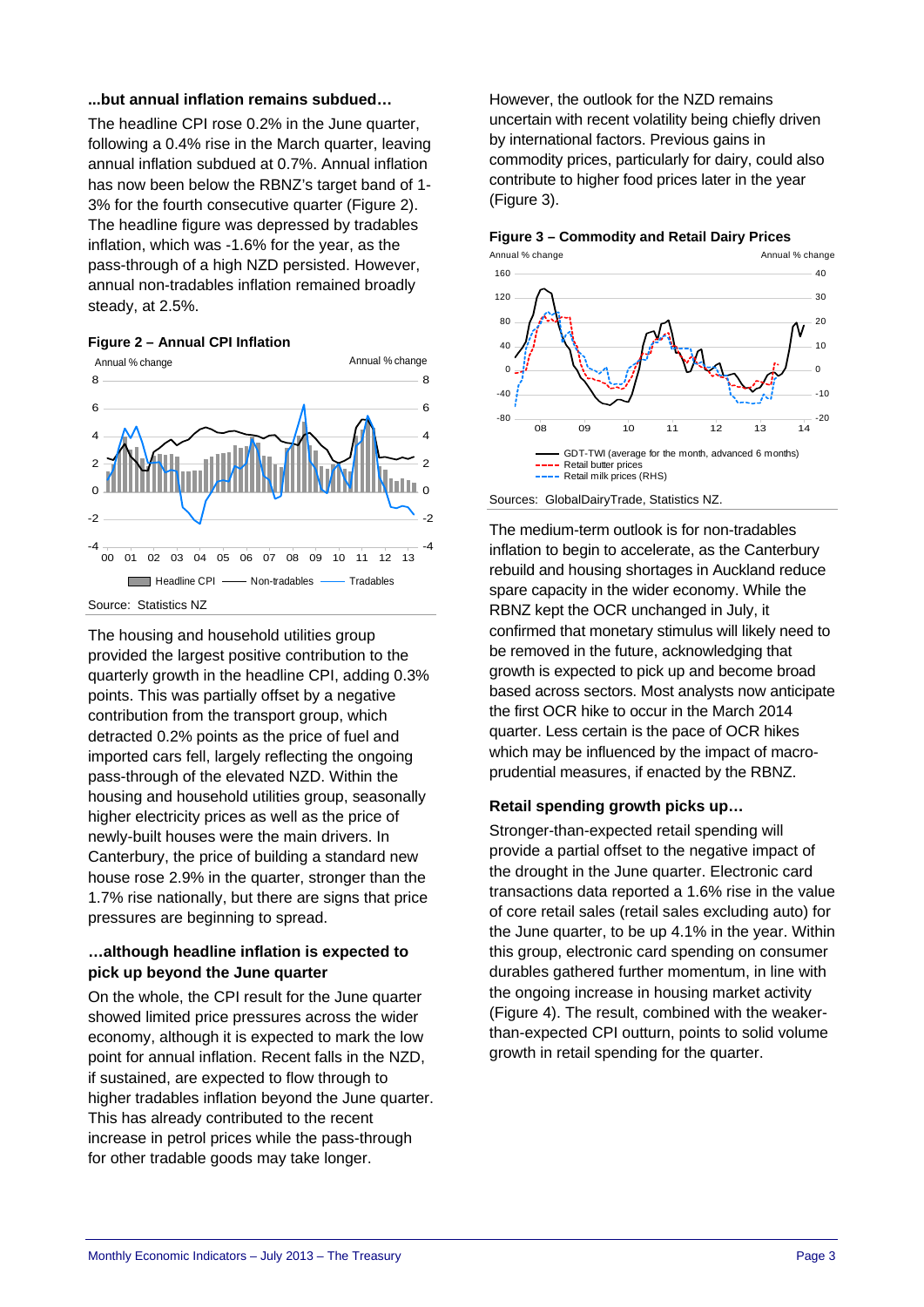Beyond the June quarter, robust consumer confidence, along with wealth effects associated with rising house prices, will continue to underpin retail spending growth. The ANZ-Roy Morgan Consumer Confidence Index eased slightly in July to 119.8 from 123.9, with petrol price increases contributing to the fall. However, the positive trend in the index remained intact, in keeping with the optimism expressed by services firms in the QSBO and BNZ-BusinessNZ Performance of Services Index.





Sources: REINZ, Statistics NZ

#### **...and pressure on housing market remains …**

According to REINZ, there were 6,135 houses sold in June, a 7.0% drop from May after adjusting for seasonal variations and equal to the number sold in June 2012. The growth in house sales has flattened out since the start of 2013, with a similar trend seen in the number and value of mortgage approvals (Figure 5). However, indicators of demand appear robust with the number of days to sell (33) well below the historical average (39), suggesting that sales are partly constrained by low listings. While the growth of mortgage approvals has also slowed, the annual growth in housing credit, as measured by the RBNZ, gathered further momentum, rising 5.4%.





The REINZ Median Housing Price Index lifted 0.3% in June on a seasonally-adjusted basis, with annual growth falling to 8.4% from 8.7% in May. In contrast, house price growth in Auckland increased further, rising 19.8% annually. In recent months, the annual net inflow of permanent and long-term migrants has risen significantly, currently standing at 7,900 for June. Most migrants are moving to Auckland but Canterbury has seen the strongest growth in net migration over the past year (see Special Topic: Recent trends in external migration). On the whole, the ongoing shortage of listings in parts of the country and the rapid turnaround in net migration is expected to maintain house price inflation in the near term.

#### **…but supply is responding**

The supply of new housing is increasing as dwelling approvals excluding apartments (which can be volatile) rose 8.4% in the June quarter, following a 4.7% increase in March, to be up 30% in the year. The growth in the quarter was led by Auckland, which recorded a 28% lift on a seasonally-adjusted basis, to be up 54% annually, although the level of consents is currently 20% below historical averages. The large-scale supply response required in both Auckland and Canterbury will continue to underpin the positive trend in consent issuance.

#### **Export volumes decline owing to drought...**

The merchandise trade balance posted a \$414m surplus in the June month, contributing to the annual trade deficit narrowing further to \$777m from \$902m in May. For the June quarter, the NZD value of goods exports fell 4.7% as the effects of the drought flowed through, while the corresponding value of imports rose 1.0%. This result reinforces the Budget Forecast of a sizeable negative contribution from net trade to quarterly real GDP growth in the June quarter. It is also consistent with an expected narrowing of the annual goods trade surplus as measured in the current account. $1$ 

-

<sup>1</sup> Note that the monthly overseas merchandise trade data (OMT) reports the value of imports on a cif basis (ie, including the cost of insurance and freight). However, it is the value for duty series, which *excludes* the insurance and freight components, which is used for the Balance of Payments (BoP). This explains the current discrepancy between the annual trade deficit in the OMT data and the annual trade *surplus* in the current account of the BoP.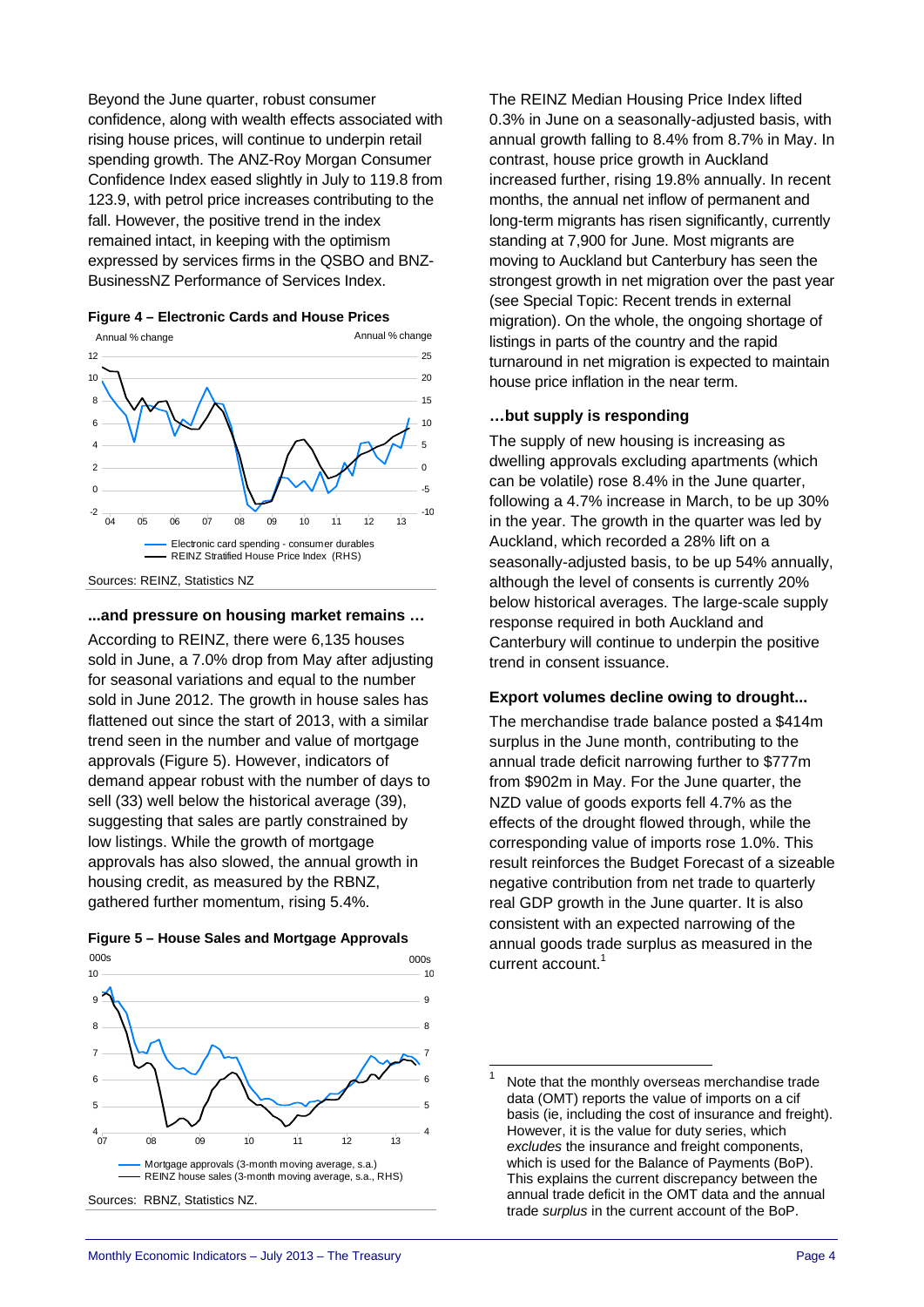The decline in export values in the June quarter was driven by a 6.8% fall in dairy exports, with the volume of dairy exports down 18.2% following the drought. Meat exports were also down a sharp 11.6% in the quarter following the droughtinduced early slaughter of stock.

#### **...but outlook for coming season upbeat**

Looking to next season, the dairy industry is expected to bounce back as pasture growth has recovered faster than anticipated and elevated dairy prices saw Fonterra upgrade its initial forecast payout by 50 cents to \$7.50 per kg of milk solids. Average dairy prices at the GlobalDairyTrade auction rose 4.7% over July, following decreases in May and June, to be 75% above year-earlier levels. The lift in prices is partly a result of constrained supply in Australia, while the demand for inventory, particularly out of Asia, remained firm. Prices are likely to be maintained before the seasonal increase in production later in the year.

#### **Global markets stabilise as growth rebalances towards the developed world**

Developments in July reinforced the rebalancing of global growth towards developed economies. At the same time, comments from the US Federal Reserve (Fed) on the tapering of quantitative easing (QE) took a more dovish turn, leading to more stability in the market.

#### **IMF revises down world growth forecast, driven by cut to emerging market growth...**

The IMF cut its world growth forecast for 2013 and 2014 by 0.2% points to 3.1% and 3.8% respectively, driven largely by the softer growth outlook for emerging economies. The IMF pointed to some common factors that underpinned the slowdown, including capacity constraints after previous strong growth and soft external demand growth from developed economies. In addition, tight monetary policies in emerging economies have led to currency appreciation against the USD, reducing competitiveness.

Consensus forecasts for most emerging Asian economies were also lowered throughout May to July, leading to a fall in NZ's trading partner growth of 0.1% points in both 2013 and 2014, to 3.3% and 3.7% respectively. These latest forecasts are 0.1% points lower than our Budget 2013 forecasts for both 2013 and 2014.

#### **...as growth slows in China...**

China's annual GDP growth in the 2013 June quarter was relatively soft at 7.5%, continuing its gradual decline (Figure 6) and owing in part to weak export growth in the June quarter. However, the market was relieved that the slowdown was not sharper. Annual industrial production (IP) growth eased to 8.9% in June, a post-GFC low, in line with subdued external demand.



#### **Figure 6: China's quarterly GDP and IP growth**

Earlier comments from policymakers raised concerns that the government is less committed to maintaining growth, but Premier Li's confirmation later in July that 7.5% remains the growth target calmed markets. The government also initiated a small-scale stimulus package, including tax cuts for firms and infrastructure investment. One of the special topics explores the impact on New Zealand if a sharp slowdown in China's growth were to occur.

#### **...reinforcing the softer Australian outlook**

Australia's non-mining economy continues to be constrained by soft domestic demand. Retail sales growth was weak in March, April and May. Both the PSI and the PMI were subdued in June, which brought the June quarter averages to 43.4 and 42.0, respectively. Softness in the non-mining sectors led to low employment growth, and the unemployment rate ticked up 0.1% points to a 4 year high of 5.7% in June, which led the market to price in a high probability of a 25 bps rate cut by the RBA on 6 August. Expectations of a rate cut were reinforced by comments by Governor Stevens that the higher-than-expected June quarter inflation does not reduce the scope for easing. Positively, the interest rate-sensitive housing market appears to be responding to earlier rate cuts, with housing finance up 15.5% on a year ago in May.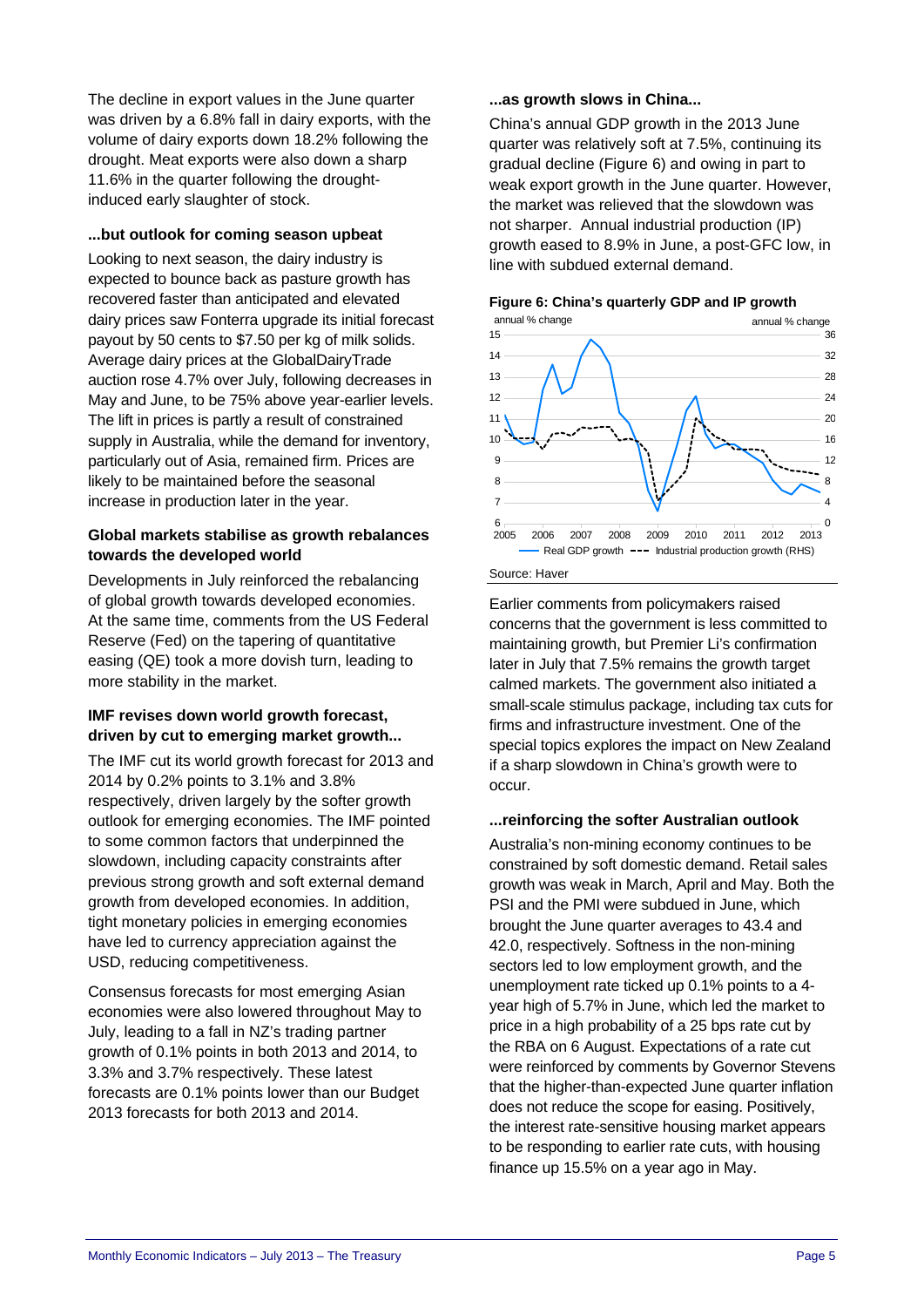#### **US economic recovery continues...**

US GDP expanded by 0.4% in the June quarter, higher than market expectation and driven by a rebound in construction. While March quarter growth was revised down (by 0.1% points to 0.3%), this was more than offset by upward revisions to earlier years.

The labour and housing markets continued to recover. Non-farm payrolls grew 195,000 in June, while the prior two months' readings were revised up. Payrolls growth has regained its pre-GFC rates (Figure 7), although the unemployment rate remains historically high. There was a setback in housing data in June, with falling housing starts, new permits, and existing home sales, but these were attributed mainly to monthly volatility and growth on a year ago remained strong. The continued rise in house prices and solid growth in new home sales indicated that housing demand remains robust despite higher mortgage rates. Manufacturing recovered modestly from its postsequester weakness: IP expanded 0.3% in June, while the Markit PMI and the ISM manufacturing index both rose.

#### **Figure 7: US labour market**



#### **...and followed to varying degrees by others...**

Positive developments continued in Japan. Market sentiment was supported by June's manufacturing PMI (+0.8 to 52.3) and strong net exports in the June quarter. There was some weakness in other data for June.

Improvements also occurred in the euro area and the UK. The preliminary euro area manufacturing PMI and services PMI both rose in July, while the unemployment rate remained at 12.1% in June, as the number of unemployed eased for the first

time since early 2011. However, credit conditions remained constrained in June. Positively, UK's GDP grew by 0.6% in the June quarter, supported by solid growth in retail spending, attributed partly to rising house prices.

#### **...indicating a broader but uneven pick-up in the developed world**

July's developments provided further evidence of a recovery in the developed world, but the extent of this pick-up varies significantly between regions. While the euro area and the UK showed some improvement, this is from a low baseline. The pick-up in Japan was led by fiscal and monetary stimulus, which must ultimately be unwound, and structural reforms are needed for sustainable growth. Japan's ruling coalition gained control of the upper house in a recent election, which will facilitate further reforms. For now, the US recovery remains the most salient and most strongly supported by underlying fundamentals.

#### **While the Fed plans to taper QE stimulus...**

Fed Chairman Bernanke's comments in July on the tapering of QE were significantly more dovish compared to June, with greater emphasis on tapering being dependent on data matching the Fed's economic projections. Still, the underlying message is unchanged: the Fed will taper so long as the economic recovery continues.

#### **...central bank reassurance of supportive policies stabilises the market**

Throughout the month, Fed board members stressed the need for accommodative policy in the recovery, and that the policy rate would not be hiked for some time after QE is removed. The Fed's July policy statement reaffirmed this view and voiced additional concerns about the current low inflation. The BoE made no change in policy at the beginning of August and the ECB reaffirmed that rates would remain at present or lower levels for an extended period of time.

Reassurance of supportive monetary conditions led to greater stability in financial markets. US, European and Japanese equities regained much of their earlier losses. The appreciation of the USD has halted for now, as the market scaled back the expected pace of QE tapering, and there were fewer concerns about the impact of positive data on future Fed moves.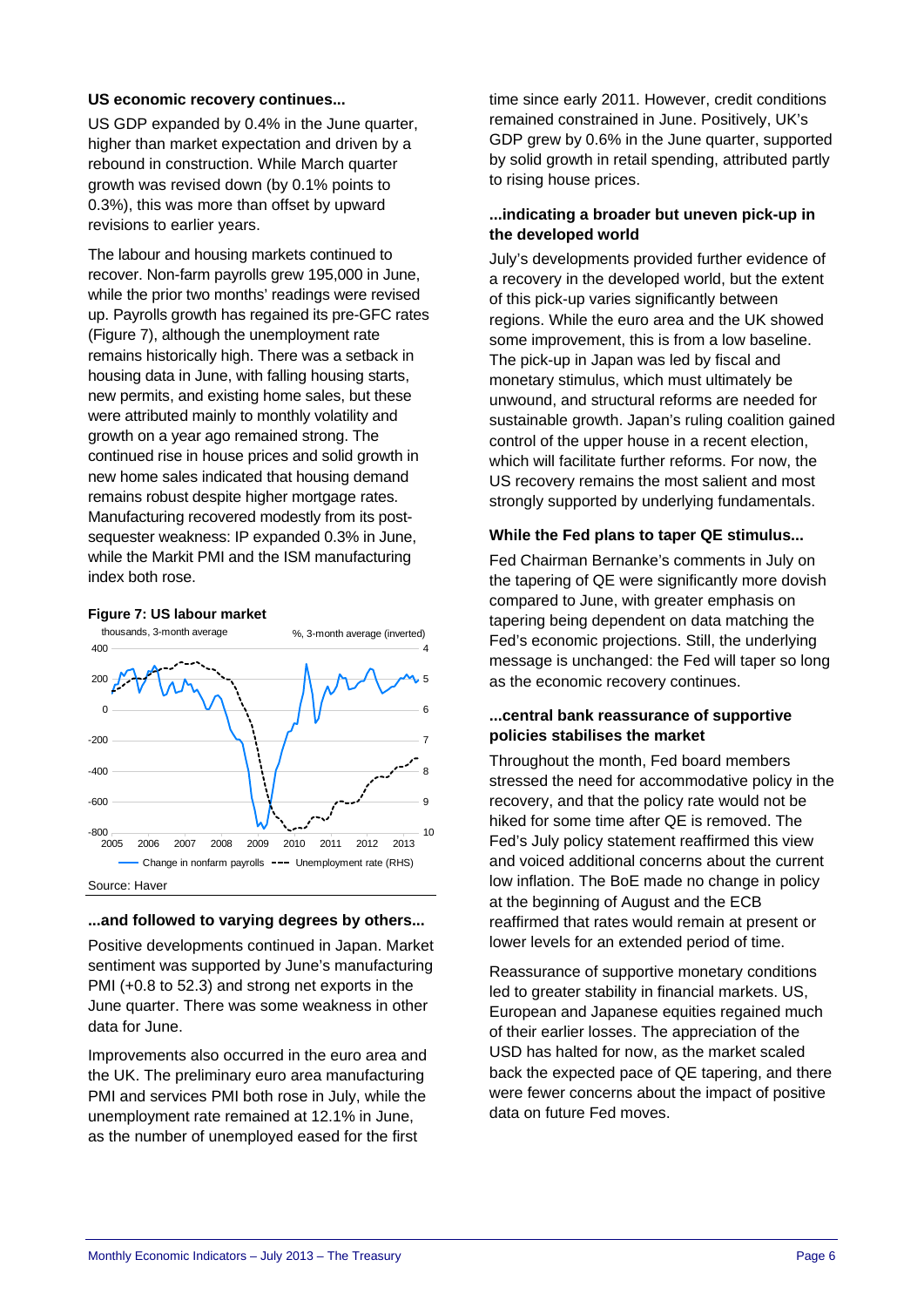### Special Topic 1: Recent trends in external migration

#### **Net migration turns positive...**

Permanent and long-term (PLT) migration has recently garnered more attention from economists and media, with the rapid turnaround to a net positive inflow over the first half of 2013. Annual net migration has turned from an outflow of 4,100 in August 2012 to an inflow of 7,900 in June 2013. If the recent pace of net inflow is maintained, the annual inflow of migrants could reach 20,000 by the start of 2014. This is well above Treasury's Budget 2013 forecasts, which assumed annual net migration would peak at 13,000 in mid-2014. The key driver for this turnaround has been a fall in departures to Australia, although total arrivals have been increasing as well. This will have important macro-economic and regional effects, particularly for Auckland and Canterbury.



**Figure 1 – Annual PLT migration** 

Source: Statistics New Zealand

#### **...as both departures fall and arrivals increase...**

The turnaround in net migration has reflected both a recent pickup in arrivals, as well as a fall in departures. Arrivals have typically been much more stable than departures over history, in part owing to regulation (ie, visas etc), but nevertheless have ticked up recently (Figure 1). Departures from New Zealand have surged since the recession, peaking at 88,000 during 2012, but have declined recently.

#### **...with migration to and from Australia the main driving factor**

The main driving factor behind the cycles of net migration is departures to Australia, which generally account for more than half of total departures (Figure 2). The surge in migrants departing for Australia reflects the strong performance of the Australian economy since the GFC, as well as high wages, particularly in the mining sector. However, with the mining boom at

or near its peak and the recent softening in the Australian economy, it has become less attractive. This is likely one of the main reasons behind the drop in departures over the past six months.





Source: Statistics New Zealand

The small pickup in total PLT arrivals of about 4,300 over the past year has also been mostly driven by migration from Australia, with the annual inflow from Australia up about 2,500 in the year to June compared to the previous year. The increase in arrivals from Australia has included both New Zealand and non-New Zealand citizens. Total arrivals have accelerated particularly over the past six months, with the rest of the increase in migrants coming mainly from European and Asian countries.

#### **Immigrants moving mostly to Auckland and Canterbury**

New migrants moving to New Zealand typically move to main centres, with Auckland region the most popular, with around 35,000 having arrived annually over the past few years (Figure 3). Departures from the region rose since 2009 to peak at 31,000 at the end of 2012, but have fallen slightly recently. The cycles in Auckland net migration have typically been driven by changes in departures rather than arrivals, although the cycles have become much more modest since the early 2000s. Annual net migration to the region sits at around 5,000 at present, in line with historical averages. It should be noted that this does not take into account any internal migration within New Zealand.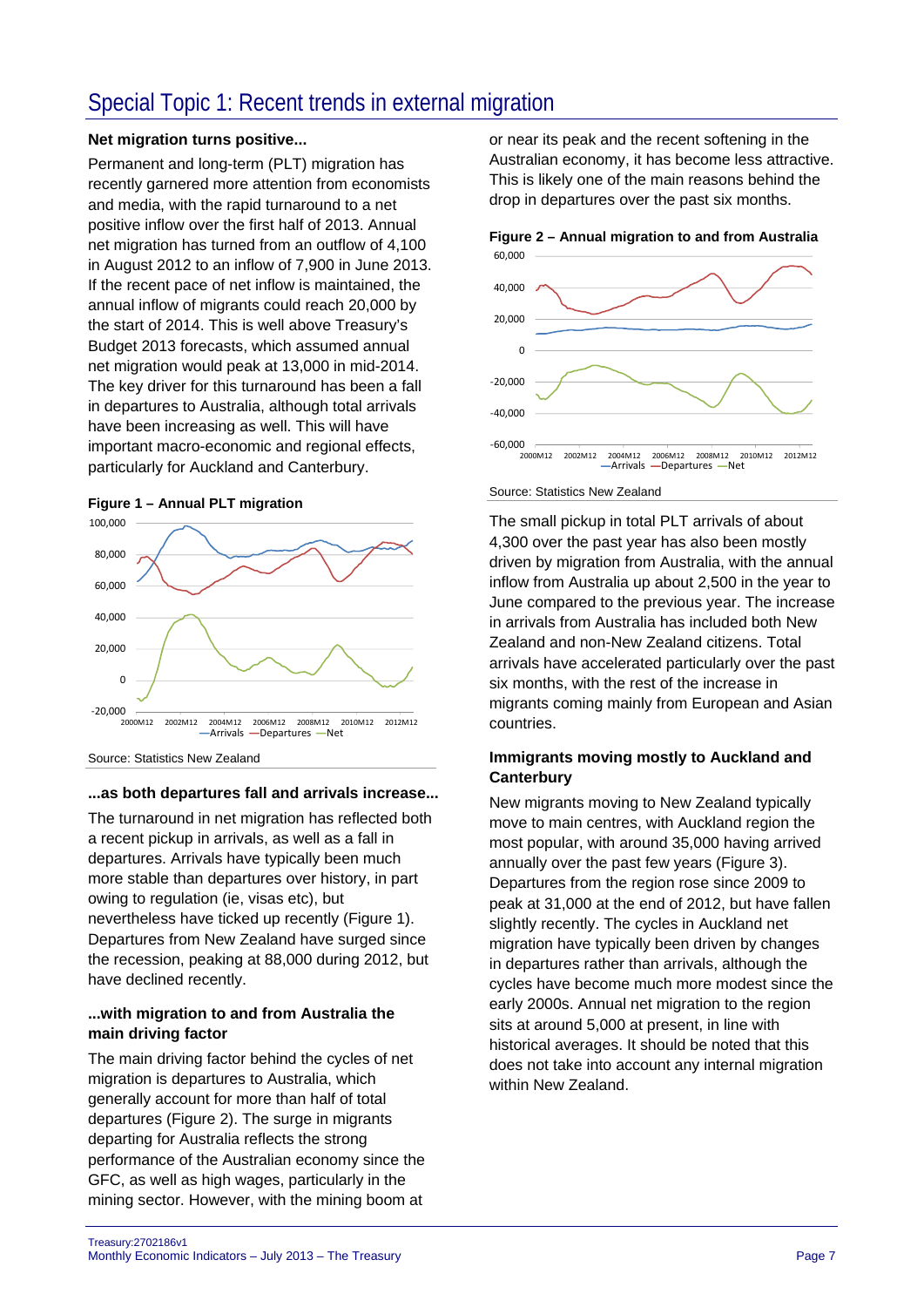

**Figure 3 – Annual external migration - Auckland** 

Source: Statistics New Zealand

Given the earthquake rebuild, Canterbury is the other region that is of particular importance at present. The earthquakes have had a clear impact on net migration in the region, with arrivals falling and departures rising substantially following the earthquakes (Figure 4). Once again this does not include migration within New Zealand.

**Figure 4 – Annual external migration - Canterbury** 



Source: Statistics New Zealand

More recently, there has been a marked turnaround in net migration, driven both by a fall in departures and an increase in arrivals, returning annual migration figures closer to historical averages. However, with many workers being recruited from overseas to help with the rebuild, we expect net migration inflows to the Canterbury region to increase further. This will further strengthen aggregate demand in the region.

#### **Young people more mobile**

Young people are typically more mobile when it comes to travelling both within a country and overseas for work. They generally have fewer commitments, allowing them to move more easily. Young people also often leave to go on their "OE". All of this is borne out in the data, with the numbers of younger people migrating much higher than for older people. The cycles are also much larger as well. Of interest here, however, is the recent turnaround in migration for some of these younger age groups (Figure 5).





Source: Statistics New Zealand

While net flows for several age groups have turned more positive very quickly, 20-24 year olds have seen the sharpest change. This has come through both a fall in departures and an increase in arrivals. In keeping with overall trends, a significant proportion of the increase is arrivals from Australia, with a high proportion of these arrivals NZ citizens (ie, returning Kiwis).

A similar pattern is evident for the 25-29 and 30-34 age groups, although their net flows have been positive for a while. The recent acceleration has also been caused by both a fall in departures and an increase in arrivals, including from Australia.

#### **Recent trends expected to continue**

Overall, there is little to suggest that recent trends in net migration will reverse soon. The New Zealand economy  $-$  despite the drought  $-$  is expected to expand solidly in coming years. The Canterbury rebuild will remain a key driver and attract more overseas workers to the region.

It is difficult to say when and at what level this cycle of net migration will peak, but at the current pace, the annual net inflow of migrants could reach 20,000 by the start of 2014. Stronger population growth implies stronger domestic demand and aggregate incomes, but also increases demand for government services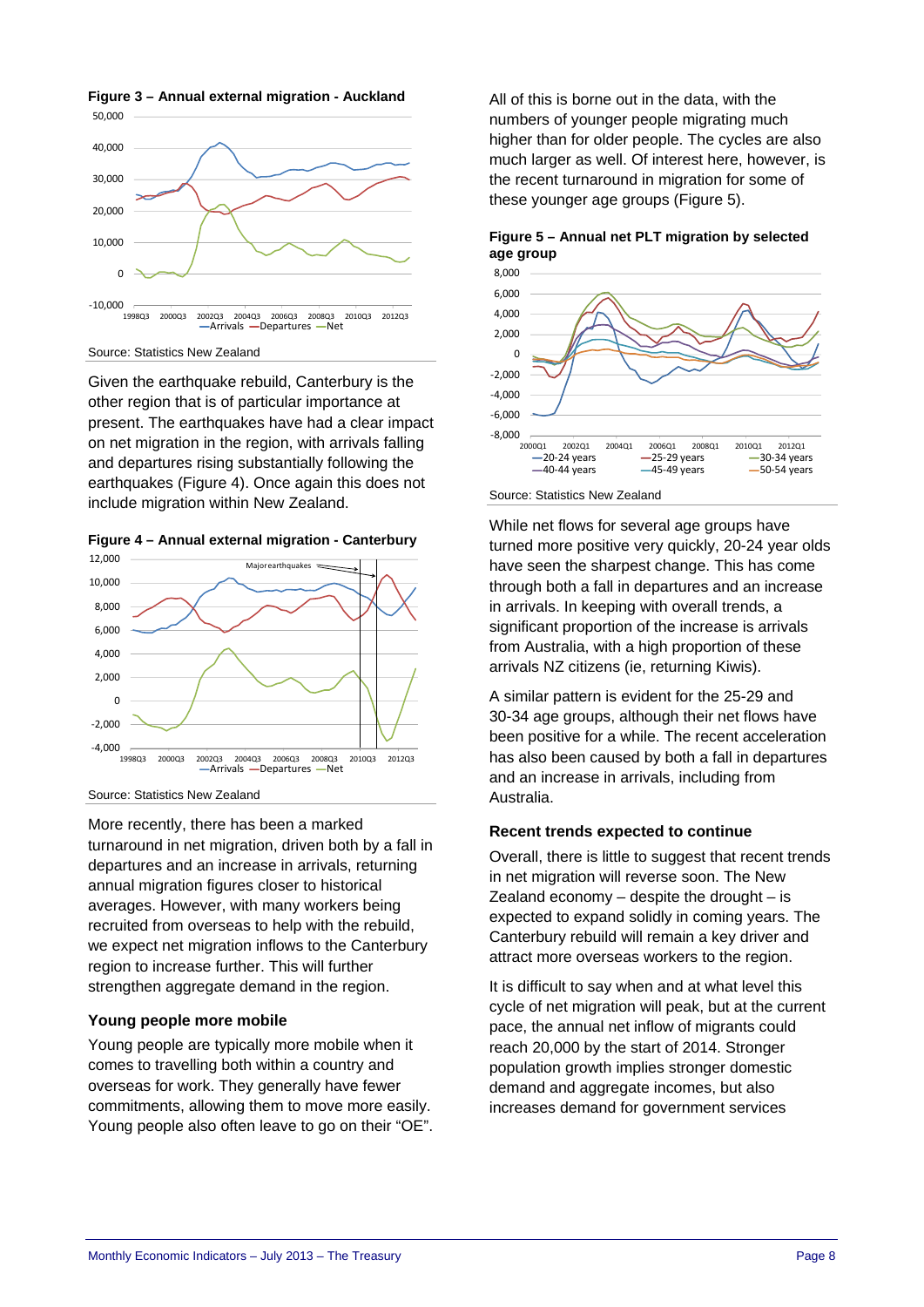# Special Topic 2: Impact on New Zealand of a sharp slowdown in China

The IMF has revised down its outlook for developing economies' growth and there has been increasing concern about a sharp slowdown or "hard landing" in China. $^2$  While we expect growth to slow in China, we consider it unlikely that it will fall dramatically. Nevertheless, this special topic looks at the impact on the New Zealand economy of such a development.

#### *China's growth is slowing...*

As detailed in the international section above (p.5), China's economic growth has been slowing recently. Like other emerging economies, China's growth has been affected by tighter domestic monetary conditions and by weaker growth in developed economies. The US Federal Reserve's announcement that it would begin tapering its asset purchases later this year led to higher US long-term interest rates and concerns that they might derail the economic recovery.

Concerns of a slowdown in China peaked in late June when the central bank initially refrained from increasing liquidity in the interbank market, pushing short-term interest rates higher and prompting fears about credit risk. The new leadership in China appears to be taking a firmer line on reducing debt levels and rebalancing the economy from export- and investment-led growth to more consumption, which would lead to slower but more sustainable growth. Efforts to cool the housing market may have also slowed consumption growth.

#### *...but a sharp slowdown is unlikely...*

While China has some risk factors, chiefly high house prices and elevated private and local government debt following the rapid expansion of credit following the global financial crisis, we do not consider that a hard landing is likely. Even if growth did slow sharply, the authorities have room to stimulate the economy by lowering interest rates and expanding credit, and through fiscal stimulus (central government debt is relatively low at around 23% of GDP). The leadership has recently reaffirmed its commitment to its 7.5% annual growth target for 2013 and a minor fiscal stimulus package was announced in July.

#### *...however, forecasts have been revised down*

Most forecasters have revised down their outlook for China for this year and next. The OECD and IMF have reduced their forecasts for 2013 from 8.5% and 8.0% (respectively) to 7.8% (in both cases). The OECD expects a recovery to 8.4% in 2014, but the IMF sees growth of only 7.7% next year. Consensus forecasts (an average of international forecasters) have fallen from 8.2% growth in 2013 and 2014 earlier this year to 7.5% and 7.6% in July. Our BEFU forecasts were for growth of 8.0% and 7.6%, respectively.

#### *Slower growth would impact Australia...*

A sharp slowdown in China would have an impact on other economies, but the extent of the impact would depend on the specific causes of the slowdown (eg, whether it was a result of domestic or external factors) and the extent of any policy response in China and/or the rest of the world. In the case of a China-specific slowdown which affected investment, Australia would be likely to be adversely affected with around 30% of its goods exports destined for China and heavily concentrated in coal and iron ore. By contrast, China accounted for 17% of New Zealand's goods exports in the year to June 2013, spread across dairy, wood, meat, wool and seafood products.

The difference in the potential impact on Australia and New Zealand can be seen in recent movements in commodity price indices, with the Australian index falling 25% from its peak in mid 2011, while New Zealand's was 8% above its previous peak in the same period (Figure 1). Reduced dairy supply as a result of the 2013 drought has also contributed to the increase in New Zealand commodity prices.



#### **Figure 1 – Australian and New Zealand commodity price indices**

 $\frac{1}{2}$ 

For example, Barclays considers it increasingly likely that growth drops to 3% sometime in the next 3 years.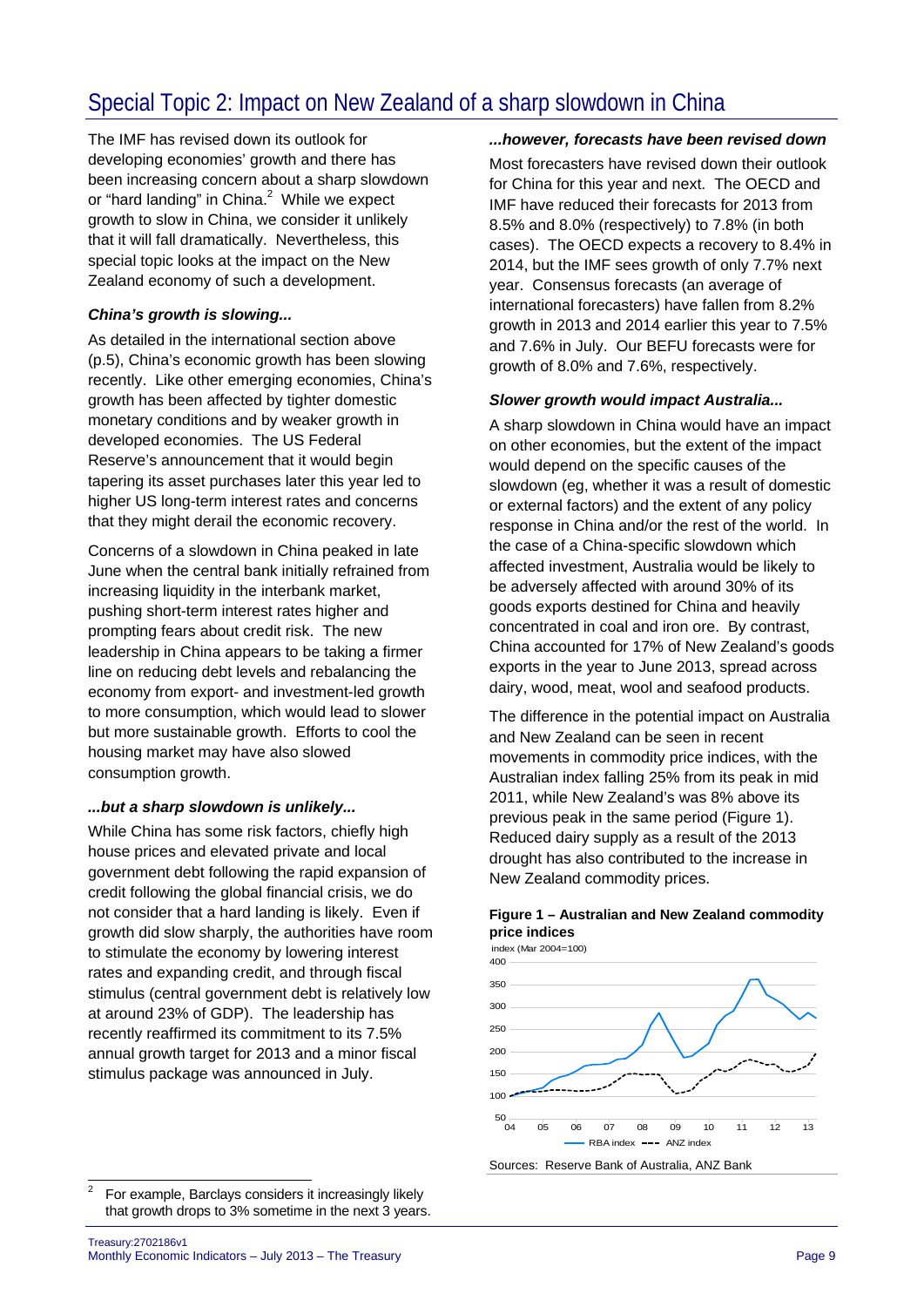A similar impact can be seen in the two countries' currencies, with the Australian dollar down 12% from its recent peak against the US dollar, while the NZ dollar is down only 7%, resulting in an appreciation of 5% against the AUD. While the intended tapering of asset purchases in the US has been the major factor in the fall of the currencies, a weaker outlook for China has also been a factor and has affected the Australian dollar more and brought it into line with recent commodity price movements.

#### *...but it may slow in any case*

A sharp slowdown in China would have a significant impact on Australia, but there has been increasing concern about slower growth in Australia recently in any case as the peak in mining investment passes and is not yet replaced by other sources of demand. Investment's contribution to quarterly growth has been declining recently and the contribution of other components of expenditure GDP has been modest (Figure 2). Net exports are expected to increase their contribution to growth from 1% point in the March quarter 2013, but there may be a period of lower overall growth if they do not offset the fall in investment in the short term.

#### **Figure 2 – Contributions to Australian GDP growth**



Source: ABS, NZ Treasury calculations

Forecasts of economic growth in Australia have been revised down over the course of this year, but not to the same extent as for China. Growth in Australia will be supported by the fall in the currency, increasing the competitiveness of the tradables sector, and the reduction in the policy rate from 4.75% in October 2011 to 2.75% in May 2013, supporting parts of the domestic economy.

#### *China's growth expected to slow gradually...*

Recent Treasury research $3$  concluded that China's rapid growth over the past decade has had a major impact on the New Zealand economy through increased demand for dairy and wood products, but that China's growth is likely to slow in the coming decade as it loses competitiveness, population growth slows, the economy rebalances and income levels converge with other economies. Nevertheless, per capita incomes will continue to grow and demand for western-style, high-protein food products will continue to grow, sustaining demand for New Zealand products.

#### *...but a hard landing would have a significant impact on the New Zealand economy...*

Further Treasury research $4$  found that growth spillovers from China to New Zealand are important, with estimates of the accumulated impact on NZ GDP from a one percentage point change in China's growth being in the range of 0.2 to 0.4 percentage points. The transmission channel via commodity prices is important for the impact on nominal GDP, as well as second-round impacts on volumes via an income effect. Figure 3 illustrates the transmission channels from the world economy (represented by the US) and China to Australia and New Zealand.

#### **Figure 3 – Transmission channels for global and China growth shocks to Australia and New Zealand**



Source: Osborn and Vehbi (2013)

These results are supported by other international research. Roache (2012) finds that a 1% shock to China's industrial production growth has the largest effect on oil and copper prices, and that a decline in China's activity has a smaller impact than an equivalent shock to US activity, consistent with our own findings. Previous IMF research also supports our conclusions.<sup>5</sup>

 $\frac{1}{3}$ Bowman and Conway, (2013a and 2013b).

<sup>4</sup> Osborn and Vehbi, (2013).

<sup>5</sup> See Ahuja and Nabar (2012), Ahuja and Myrvoda (2012) and Sun (2011).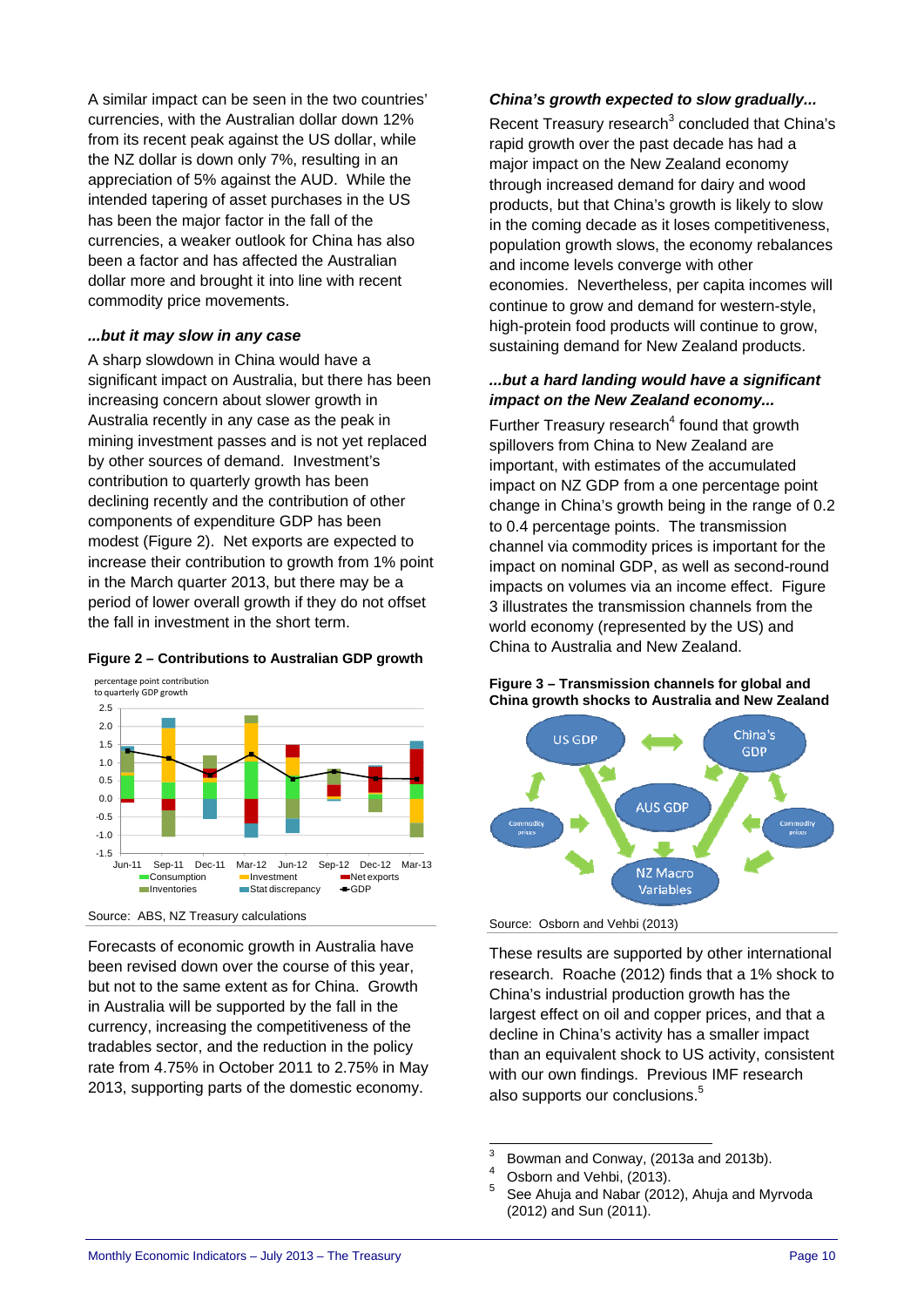#### *...similar to Budget 2012's downside scenario*

The impact of a fall in China's growth to 3% and a consequent slowdown in Australia's growth would be likely to reduce New Zealand's trading partner growth by around 2 percentage points according to our estimates. This would be similar to the downside scenario in Budget 2012 in which lower growth in emerging Asia, especially China, led to real GDP growth in New Zealand being 2.1 percentage points lower over the forecast period, the terms of trade falling 9% in the first year, the current account deficit increasing by nearly 1.5% of GDP after two years and nominal GDP being around \$25 billion lower over the 5 year forecast period as a whole (approximately 2.5%), with a commensurate impact on tax revenue. We do not expect such a scenario to occur, but if it did it would have a significant negative impact on the economy and the government's finances. Automatic macroeconomic stabilisers, coupled with room for further monetary and fiscal stimulus, could provide some offset to this.

#### **References**

Ahuja, A and Myrvoda, M (2012) "The Spillover Effects of a Downturn in China's Real Estate Investment", IMF Working Paper 12/266

Ahuja, A and Nabar, M (2012) "Investment-led Growth in China: Global Spillovers", IMF Working Paper 12/267

Bowman, S and Conway, P (2013a) "China's Recent Growth and its Impact on the New Zealand Economy." NZ Treasury Working Paper 2013/15

Bowman, S and Conway, P (2013b) "The Outlook for China's Growth and its Impact on New Zealand Exports." NZ Treasury Working Paper 2013/16

Osborn, D and Vehbi, T (2013). "Empirical Evidence on Growth Spillovers from China to New Zealand." New Zealand Treasury Working Paper 13/17

Roache, S (2012) "China's Impact on World Commodity Markets", IMF Working Paper 12/115

Sun, Y (2011) "From West to East: Estimating External Spillovers to Australia and New Zealand", IMF Working Paper 11/120

*Monthly Economic Indicators* is a regular report prepared by the Modelling and Forecasting team of the Treasury.

**Disclaimer:** The Treasury has made every effort to ensure that the information contained in this report is reliable, but makes no guarantee of its accuracy or completeness and does not accept any liability for any errors. The information and opinions contained in this report are not intended to be used as a basis for commercial decisions and the Treasury accepts no liability for any decisions made in reliance on them. The Treasury may change, add to, delete from, or otherwise amend the contents of this report at any time without notice.

**Contact for enquiries:**  The Treasury PO Box 3724 Wellington NEW ZEALAND

information@treasury.govt.nz Tel: +64 4 472 2733 Fax: +64 4 473 0982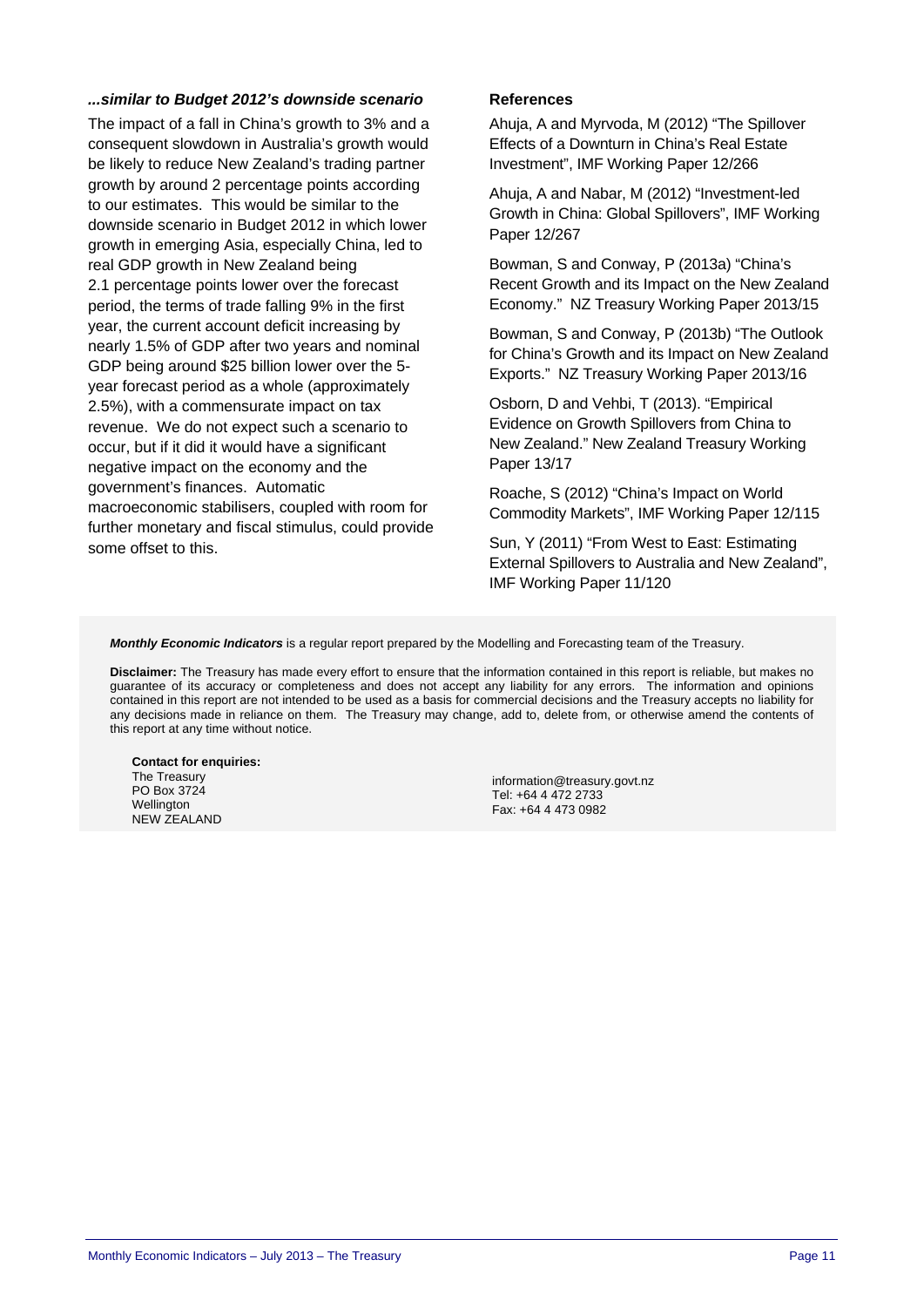### Quarterly Indicators

#### **2011Q4 2012Q1 2012Q2 2012Q3 2012Q4 2013Q1 2013Q2 Gross Domestic Product (GDP)** Real production GDP  $q$ tr % chg<sup>1</sup> 0.3 1.1 0.3 0.3 1.5 0.3 ... ann ave % chg 1.4 1.9 2.4 2.5 2.7 2.5 ... Real private consumption  $\text{qr } 8 \text{ chg}^1$  0.3 0.6 0.3 0.1 1.5 0.4 ann ave % chg 2.0 2.5 2.7 2.4 2.3 2.2 ... Real public consumption  $\text{at } 96 \text{ chg}^1$  0.5  $-0.9$  1.0 0.3  $-0.6$   $-0.2$ ann ave % chg 1.9 1.8 1.6 1.2 0.6 0.6 Real residential investment  $\text{qr } \% \text{ chq}^1$  5.1 0.7 7.4 5.2 2.2 9.6 ann ave % chg -11.2 -10.8 -2.2 6.6 12.1 19.2 Real non-residential investment  $\text{qr } \% \text{ chq}^1$   $-0.2$   $3.4$   $3.3$   $-4.3$   $2.2$   $-2.2$  ... ann ave % chg 7.6 6.0 5.8 4.5 5.0 3.7 ... Export volumes  $\text{qr } \% \text{ chg}^1$  4.2 -2.7 -1.2 4.2 1.4 2.5 ... ann ave % chg 2.7 2.6 2.4 3.0 2.0 3.4 ... Import volumes the state of the state of the state of the state of the state of the state of the state of the state of the state of the state of the state of the state of the state of the state of the state of the state o ann ave % chg 6.5 6.1 3.7 1.5 1.9 0.5 ... Nominal GDP - expenditure basis ann ave % chg 3.9 3.8 4.1 3.0 2.4 2.7 ... Real GDP per capita ann ave % chg 0.4 1.0 1.6 1.7 2.0 1.9 ... Real Gross National Disposable Income ann ave % chg 1.7 2.2 1.4 1.5 1.3 1.0 ... **External Trade** Current account balance (annual)  $NZ$$  millions  $-8,268$   $-9,033$   $-10,087$   $-9,861$   $-10,486$   $-10,077$ % of GDP -4.0 -4.4 -4.8 -4.7 -5.0 -4.8 ... Investment income balance (annual) NZ\$ millions -10,750 -10,443 -10,899 -10,226 -9,824 -10,030 ... Merchandise terms of trade  $q$ tr % chg -1.5 -2.3 -2.5 -3.2 -1.2 -4.2 ... ann % chg 1.0 -2.1 -6.7 -9.2 -8.9 -2.9 ... **Prices** CPI inflation qtr % chg -0.3 0.5 0.3 0.3 -0.2 0.4 0.2 ann % chg 1.8 1.6 1.0 0.8 0.9 0.9 0.7 Tradable inflation ann % chg 1.1 0.3 -1.1 -1.2 -1.0 -1.1 -1.6 Non-tradable inflation ann % chg 2.5 2.5 2.4 2.3 2.5 2.4 2.5 GDP deflator ann % chg 0.4 -0.2 1.7 -1.5 -2.7 0.9 ... Consumption deflator announce that the consumption deflator announce that the consumption deflator announce that the consumption deflator and the consumption deflator and the consumption deflator announce announce consumpt **Labour Market** Employment (HLFS)  $q\text{tr }\% \text{ chg}^1$  0.5 0.0 0.0 -0.4 -0.9 1.7 ... ann % chg<sup>1</sup> 1.6 0.9 0.6 0.0 -1.3 0.4 Unemployment rate  $10^{6}$  6.3 6.7 6.8 7.3 6.8 6.2 ... Participation rate  $10^{11}$  68.4 68.6 68.4 68.4 68.4 67.2 67.8 ... LCI salary & wage rates - total (adjusted)<sup>5</sup> qtr % chg  $0.6$  0.4  $0.5$  0.5 0.5 0.4 ... ann % chg 2.0 2.0 2.0 1.9 1.8 1.8 ... QES average hourly earnings - total<sup>5</sup> and the % chg 0.1 1.4 0.1 1.1 -0.1 0.8 ... ann % chg 2.8 3.8 2.9 2.8 2.6 2.1 ... Labour productivity<sup>6</sup> ann ave % chg  $-0.1$  0.7  $1.7$   $2.8$   $3.4$   $2.6$  ... **Retail Sales** Core retail sales volume  $q\mathfrak{t} \, \%$  chq<sup>1</sup> 1.8 0.3 0.7 0.1 1.2 0.6 ...ann % chg 6.4 4.2 4.1 1.7 1.8 2.5 ... Total retail sales volume  $q\mathfrak{t} \, \%$  chq<sup>1</sup> 1.4 0.2 1.2 0.2 1.9 0.5 ...ann % chg 5.7 4.2 4.7 2.2 3.2 3.5 ... **Confidence Indicators/Surveys** WMM - consumer confidence<sup>3</sup>  $\frac{101}{2}$   $\frac{102}{2}$  102 100 103 111 111 111 QSBO - general business situation<sup>4</sup> net % 0.1 13.0 -4.1 8.0 19.8 23.0 31.9 QSBO - own activity outlook4 net % 9.9 16.9 8.1 17.7 18.7 18.1 17.8

#### 2 August 2013